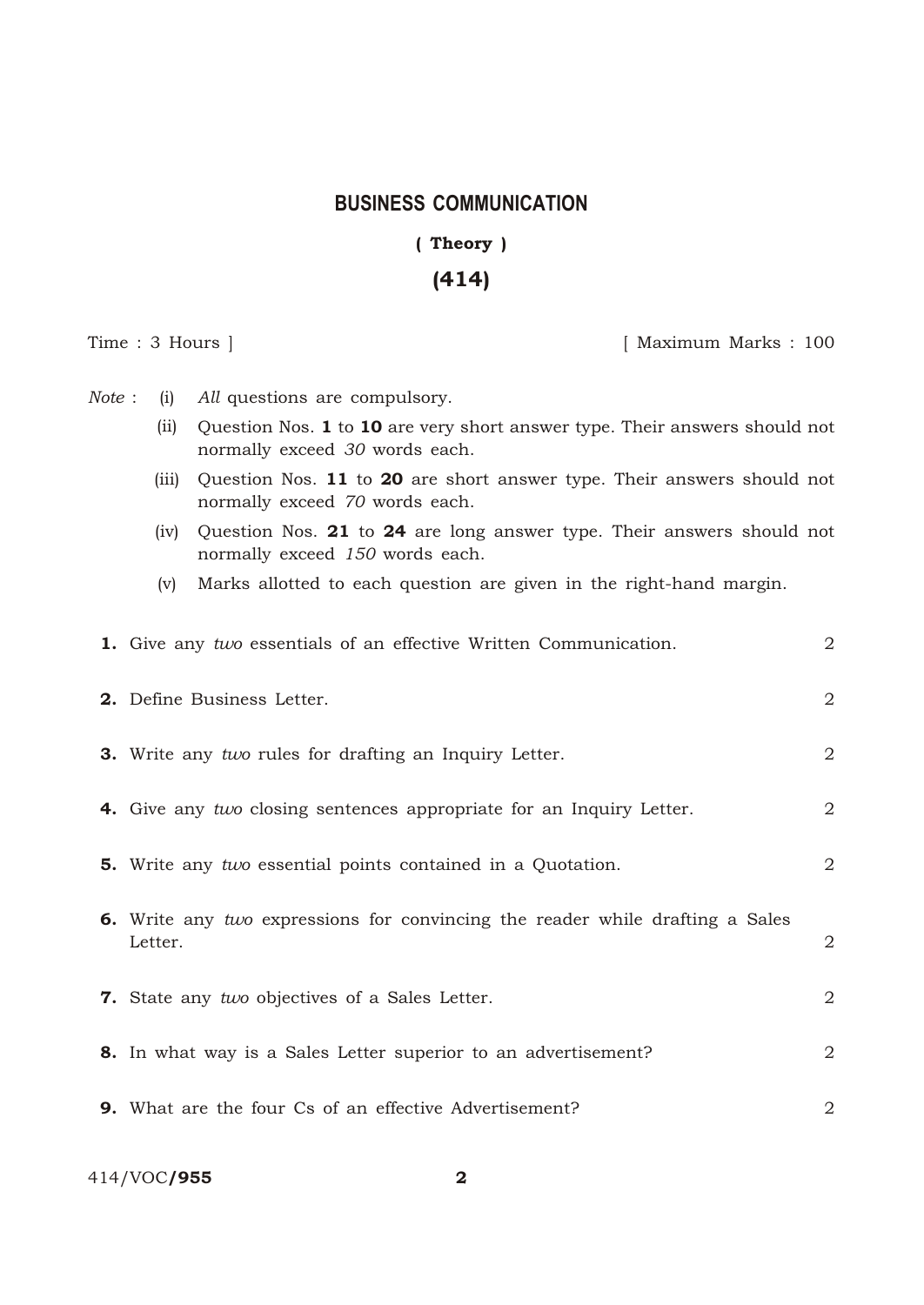| 10. How is a Memorandum different from a Letter?                                                                                                                                                                             | $\overline{2}$ |
|------------------------------------------------------------------------------------------------------------------------------------------------------------------------------------------------------------------------------|----------------|
| 11. Define Communication. Explain any two methods of Communication.                                                                                                                                                          | $\overline{4}$ |
| 12. Explain any four purposes of a Business Letter.                                                                                                                                                                          | $\overline{4}$ |
| 13. Describe any two essential qualities of an effective Business Letter.                                                                                                                                                    | $\overline{4}$ |
| 14. What do you mean by Quotation?                                                                                                                                                                                           | 4              |
| 15. Define Sales Letter. Enlist the purposes of a Sales Letter.                                                                                                                                                              | 4              |
| 16. What are the various types of Telegram? Write their uses.                                                                                                                                                                | $\overline{4}$ |
| 17. What do you understand by Press Release?                                                                                                                                                                                 | $\overline{4}$ |
| 18. Explain any four characteristics of a good Press Release.                                                                                                                                                                | $\overline{4}$ |
| 19. How the format of a Memorandum is different from the format of a Letter?                                                                                                                                                 | 4              |
| 20. Enlist the advantages of Fax Message.                                                                                                                                                                                    | 4              |
| <b>21.</b> You are working in a school library. Draft a letter to a publisher placing an<br>order for 15 copies of the English Text Book for class XII. Write the 'From<br>address' and 'To address' with imaginary details. | 10             |
| 22. Draft a first reminder to one of your customers to make the payment of your<br>outstanding bill amounting to Rs $2,50,000000$ .                                                                                          | 10             |
| 414/VOC/955<br>3                                                                                                                                                                                                             | $[$ P.T.O.     |